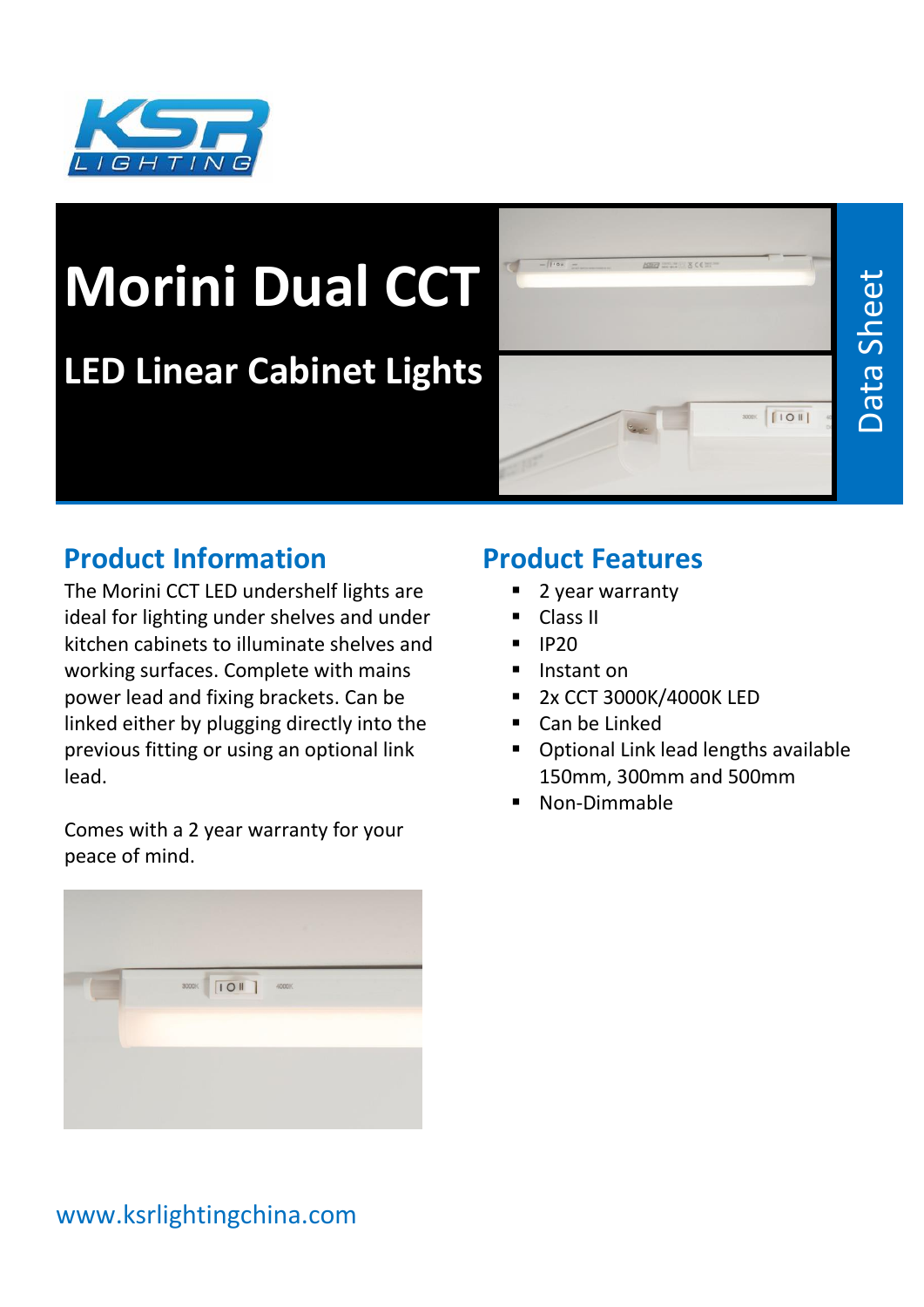### **Product Specification**

| Product<br>Code   | <b>Product Description</b>                                       | Wattage<br>(W) | <b>CCT</b><br>(K) | <b>Lumens</b><br>(lm) | <b>CCT</b><br>(K) | Lumens<br>(lm) | Length<br>(mm) |
|-------------------|------------------------------------------------------------------|----------------|-------------------|-----------------------|-------------------|----------------|----------------|
|                   |                                                                  |                |                   |                       |                   |                |                |
| KSRCL195          | Morini 4W 3000K/4000K LED Undershelf Light<br>344mm              | 4              | 3000              | 490                   | 4000K             | 530            | 344            |
| KSRCL196          | Morini 7W 3000K/4000K LED Undershelf Light<br>571 <sub>mm</sub>  | $\overline{7}$ | 3000              | 830                   | 4000K             | 900            | 571            |
| KSRCL197          | Morini 14W 3000K/4000K LED Undershelf Light<br>905 <sub>mm</sub> | 14             | 3000              | 1450                  | 4000K             | 1550           | 905            |
| KSRCL198          | Morini 18W 3000K/4000K LED Undershelf Light<br>1205mm            | 18             | 3000              | 1800                  | 4000K             | 1950           | 1205           |
| <b>Link Leads</b> |                                                                  |                |                   |                       |                   |                |                |
| KSRCL144          | 150mm Link Lead                                                  |                |                   |                       |                   |                |                |
| KSRCL145          | 300mm Link Lead                                                  |                |                   |                       |                   |                |                |
| KSRCL146          | 500mm Link Lead                                                  |                |                   |                       |                   |                |                |

| <b>Nominal voltage</b>     | 220-240VAC                      |
|----------------------------|---------------------------------|
| <b>Operating frequency</b> | 50/60Hz                         |
| Ambient temperature range  | $-20^{\circ}$ c $-40^{\circ}$ c |
| <b>Start time</b>          | $< 0.5$ sec                     |
| IP rating                  | 20                              |

#### **Construction**

| Body:     | Polycarbonate |
|-----------|---------------|
| Diffuser: | Polycarbonate |

#### **Standards**

BSEN60598-1:2015 Luminaires – Part 1: General requirements and tests

#### **In Conformity with**

| LVD.       | Low voltage directive 2014/35/EU                   |
|------------|----------------------------------------------------|
| EMC        | Electromagnetic compatibility directive 2014/30/EU |
| <b>FRP</b> | Energy related products directive 2009/125/EC      |
| RoHS       | Restriction of hazardous substances 2011/65/EU     |
|            |                                                    |

#### www.ksrlightingchina.com